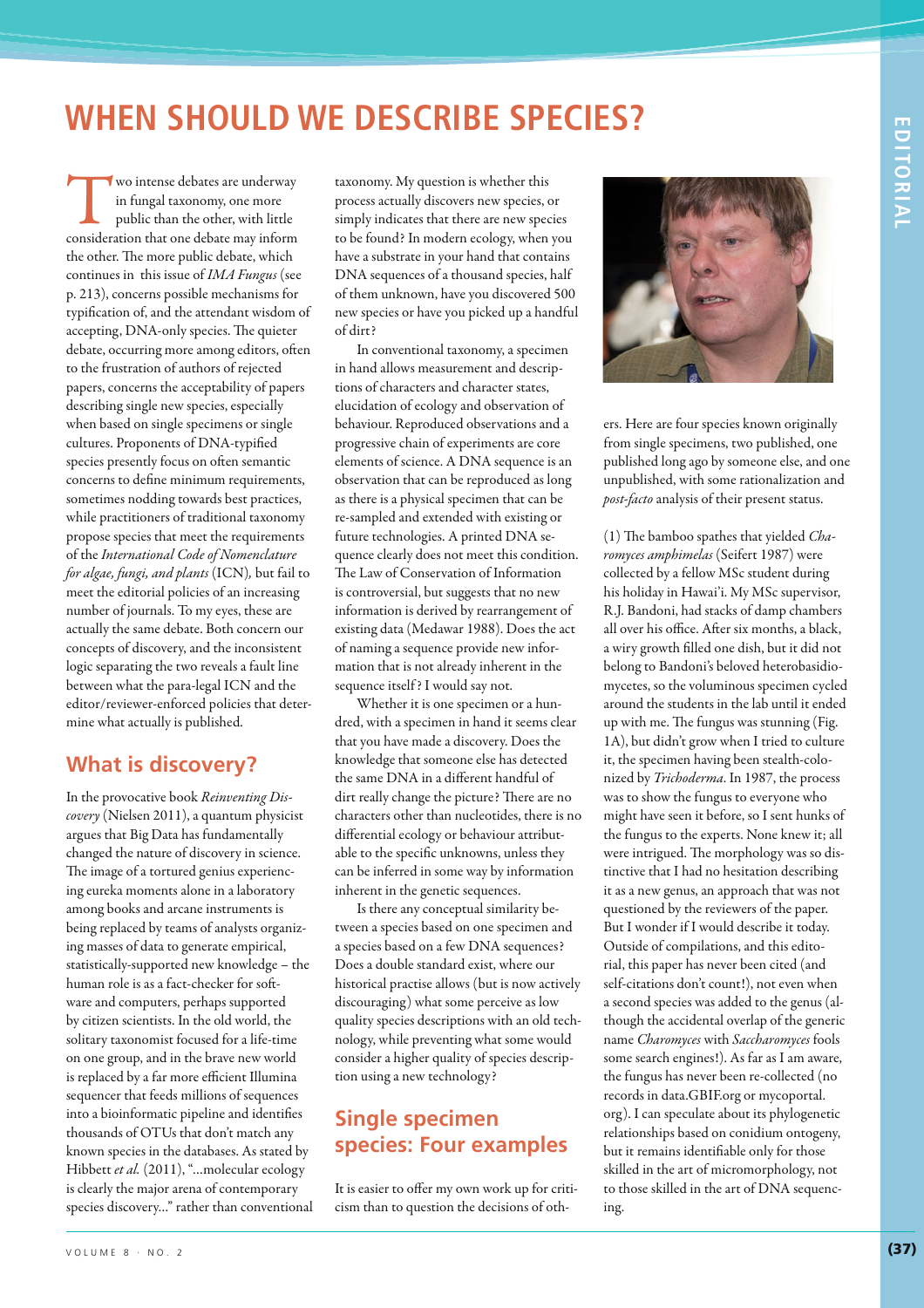(2) Hirsutella uncinata grew in a damp chamber from the nut-like follicles of a Hakea sp. that I picked off the ground in the Mount Tomah Botanical Garden outside Sydney, Australia, in 1999 (Seifert & Boulay 2004), while waiting for Pedro Crous and Brett Summerell to tire of looking at leaf spots. I will never forget my perplexity back in Ottawa when I removed the conidiophores of the Hirsutella with the mounting needle and found them to be stiff as wire instead of floppy and flaccid like the Verticillium I was expecting to see; then the delight as I looked at the preparation through the compound microscope, captured forever in the micrograph taken at that second (Fig. 1B). It was a true eureka moment, a powerful feeling of discovering something new. The generic assignment was clear, and once again I consulted with the experts. This time, there was a culture and some DNA sequences. Unlike Charomyces, this fungus is identifiable by morphologists and DNA sequencers alike. No sexual morph is known and the insect host, buried in the rock-like substrate, is uncharacterized. The paper has very modest citations, but has had some sequence traction as the closest relative of Ophiocordyceps sinensis of oriental medicine fame. To my knowledge this fungus also has not been seen again.

(3) Harpagomyces lomnikii. A few years ago, photographs of chains of pitted, doliiform cells with ornamenting hooks were circulated on the internet (Fig. 1C) by palaeontologists who found them in an archaeological dig in Argentina (Fernández et al. 2010). I was probably the only person alive who recognized them as something described in Poland a hundred years earlier as Harpagomyces. This genus was compiled among the hyphomycetes by Carmichael et al. (1980), but excluded from our 2011 compilation (Seifert et al. 2011). These odd cells had blown through a window in Warsaw, were given a name, and were then forgotten. Honestly, I felt I had given the Argentinians a name with no information attached; we did not even know what kingdom it belonged to. This fungus is named but of unknown classification, not really identifiable by morphology except by accident, and unidentifiable with DNA sequencing. How useful is this name?

(4) The Brain Fungus. My last example is undescribed and unnamed as far as I know; for convenience, we will call it the Brain Fungus. I found it once in my backyard,

growing in a pile of old pine logs. It looked like an Acremonium or Mortierella through the dissecting microscope, but I practically fell off my chair when I looked through the compound. What was this? Spores always in pairs, produced inside some kind of sporangium (Fig. 1D) . . . but the spores never seemed to separate. I immediately made some single spore isolations (or single brain isolations) and wondered whether this might be a bacterium and if the antibacterial antibiotics in the medium would be a problem. Of course, nothing grew. We tried direct sequencing — no sequences. Is this an ascomycete, a zygomycete, a "hyphomycete" or something else? The hyphae suggest that it is probably a fungus, but I've shown pictures to colleagues and in conference presentations, hoping someone will recognize it and at least tell me what phylum it belongs to. Here we have an organism of ambiguous affinities, easily identifiable by morphology but unnamed, with no correlating DNA sequences, and the log pile is now gone. How best to catalogue this organism for future generations when there are only a few photographs and one dried specimen to provide evidence? My present strategy is to keep showing the pictures to people, like you, right now . . . looking for illumination, something that feels like knowledge rather than a chance observation.

## **What makes a species worth naming?**

As one of the founders of Fungal Planet (Crous et al. undated), I am distressed at the response by many journals who consider that this is now the only viable avenue for description of single species, whether based on one gathering or many. In fact, my descriptions of Charomyces and Hirsutella uncinata would have fitted fairly well into Fungal Planet, and then might have actually received some sideways citations! If I were to describe the Brain Fungus now, I could do so validly but I would be creating an analogue of Harpagomyces. There would be no retrieval mechanism for future scientists to locate the description of this organism, and the use of the name would only occur if some future devotee of the historical literature of the selected taxonomic group happened to stumble on the publication.

Names are supposed to mean something; their purpose is to convey information. At a more basic level, naming something ensures that it is catalogued and forces future taxonomists to consider it. In my opinion, the alphanumeric serial codes introduced for species hypotheses by UNITE (Kõljalg et al. 2013) seem to be the solution for unnamed taxon retrieval for DNA data. I wish we had something like that for morphology!

Arbitrary rules, mindlessly applied, devalue the importance of competent, stateof-the-art work in systematics, too often in pursuit of citations. Are the limitations of what we can determine about a species from a DNA sequence more severe than what we can determine about a species when we have only one specimen? If not, why are so many journals reluctant to allow single species descriptions based on morphology, but lining up to publish controversial papers on DNA defines taxa that test the limits of the ICN?

Taxonomists worry about maintaining quality, so let us talk about quality. Our debates over whether to allow formal naming of sequence-only species or single species descriptions need to synchronized. Quality may not need to be legislated in the ICN, but it still needs to be enforced; there is a strong tendency among mycologists to use the ICN as a quality assurance mechanism. The framers of the ICN have to accept this.

We should not confuse data, whatever its technical components, with understanding and knowledge. What does it take to raise species description above banality, above trivia that could be extracted by any child or by a machine? Do we want machine taxonomy in fungal biology? From one perspective this seems like a paranoid question and, from another, prescient. If DNA sequences comprise both the description and the type, it is a short step to a pipeline that automatically describes and names the OTUs as species. The question of machine-automated species description is staring us in the face. Surely we should be discussing it?

Acknowledgement: I am grateful to M. Virginia Bianchinotti for the photograph used as Fig. 1C.

- Carmichael JW, Kendrick WB, Conners IL, Sigler L (1980) Genera of Hyphomycetes. Edmonton: University of Alberta Press.
- Crous PW, Seifert KA, Samson RA, Hawksworth DL (eds) [Undated] Fungal Planet: a peerreviewed global initiative to promote the study of fungal biodiversity. http:/www.fungalplanet.org Fernández AL, Grill S, Seifert KA, Bianchinotti
	- V, Martínez G (2010) First record of